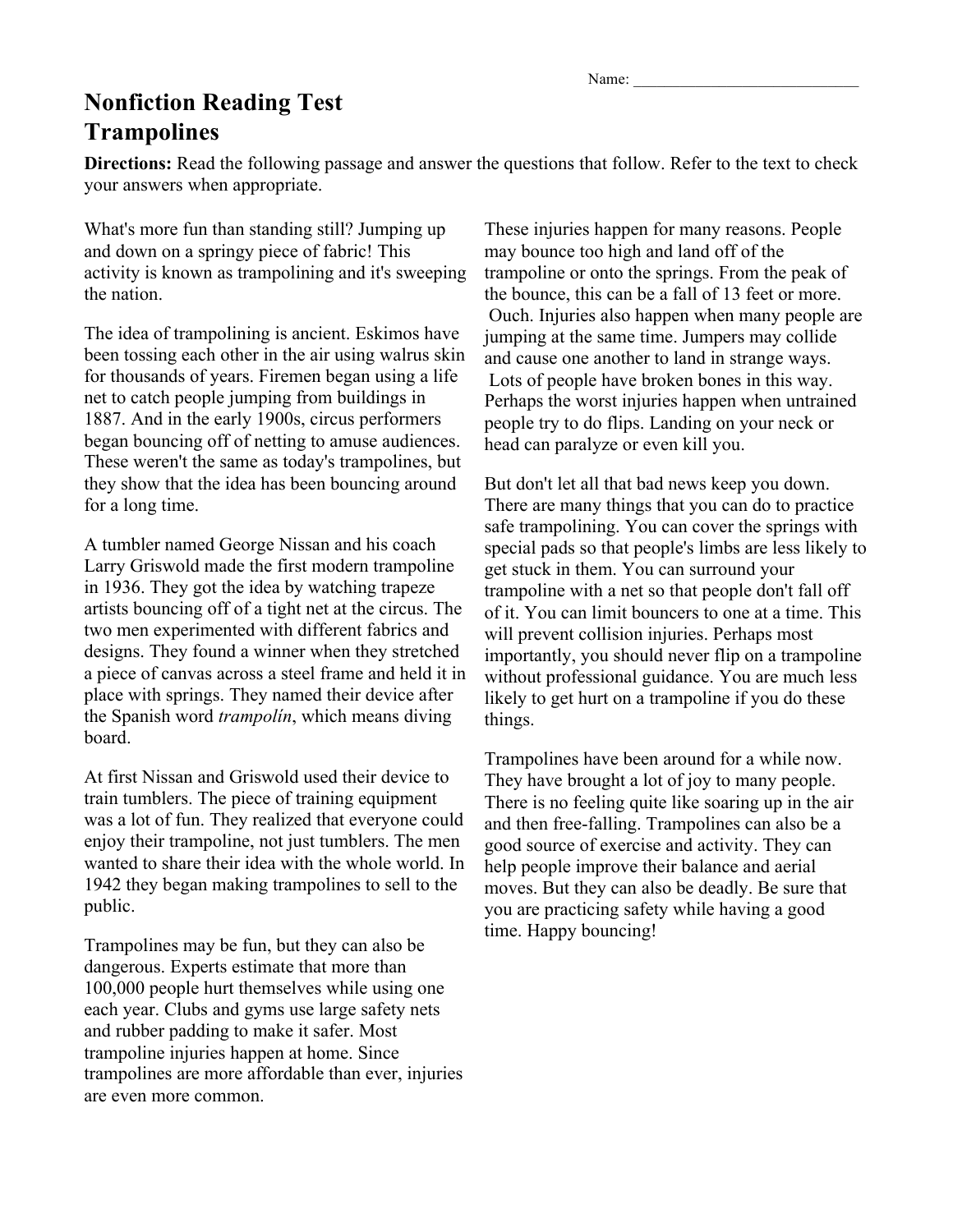- 1. Which statement would the author most likely **disagree** with?
- a. The basic idea of a trampoline has been around for a long time.
- b. Nissan and Griswold owe much of their success to circus performers.
- c. Most club and gym trampolines are safer than most home trampolines.
- d. Trampolines are dangerous and not much can be done to make them safer.
- 2. Which best describes the main idea in the second paragraph?
- a. It explains how Eskimo have used walrus skins like trampolines for a long time.
- b. It describes activities similar to trampolining that came first.
- c. It compares and contrasts how different groups have used trampolines.
- d. It discusses how trampolining is ancient.
- 3. Which of the following events happened **first**?
- a. Firemen begin using life nets to catch people jumping from buildings.
- b. Nissan and Griswold begin selling trampolines to the public.
- c. Circus performers begin using netting to perform tricks.
- d. Nissan and Griswold invent the modern trampoline.
- 4. Which is **not** cited as a cause of trampoline related injuries?
- a. Colliding with other bouncers b. Bouncing into low hanging objects
- c. Jumping off of the trampoline d. Landing a flip incorrectly
- 5. Which best explains why trampoline injuries are more likely to happen at home?
- a. Home trampolines get rained on and become very slippery.
- b. Home trampolines are cheaply made and fall apart during use.
- c. Home trampolines often lack proper safety equipment.
- d. Most people are on their best behavior when they leave the home.
- 6. Which best describes the structure of the text in the sixth paragraph?
- a. Cause and effect b. Compare and contrast
- c. Chronological order d. Descriptive writing
- 7. How does the purpose of the text switch after the fourth paragraph?
- a. It goes from describing the uses of a trampoline to the dangers.
- b. It shifts from explaining the history of the trampoline to health benefits.
- c. It moves from Nissan and Griswold's life story to how trampolines are used today.
- d. It changes from discussing the origins of the trampoline to the risks.
- 8. Which statement would the author most likely **agree** with?
- a. Trampolines are extremely dangerous and should be banned.
- b. Nissan and Griswold stole the idea for the trampoline from the eskimos.
- c. You should take turns when jumping on a trampoline with friends.
- d. You'll never learn to flip if you don't start practicing by yourself.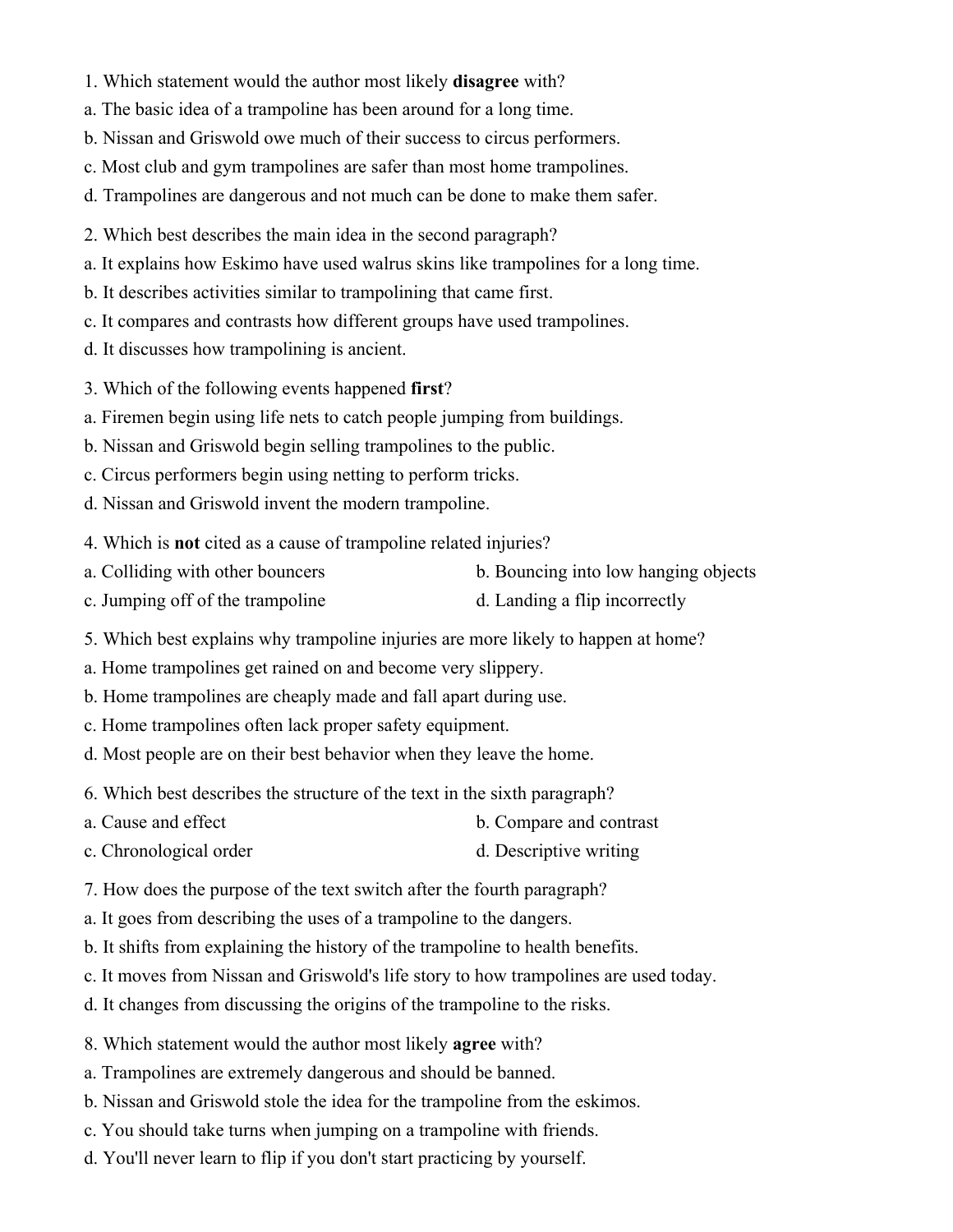- 9. Which best expresses the author's purpose in writing the seventh paragraph?
- a. He is persuading readers to stay off of trampolines.
- b. He is telling readers how to prevent trampoline injuries.
- c. He is describing what a modern trampoline looks like.
- d. He is informing readers about the risks of trampolining.
- 10. Which of the following is **not** a main idea in this text?
- a. Trampoline-like activities have been around for a long time.
- b. Trampolining can be dangerous if practiced unsafely.
- c. Trampolining is a great way to reduce stress and anxiety.
- d. Modern trampolines were invented by Nissan and Griswold.

## **Long Response**

1. If you were buying a new trampoline, what advice do you believe that the author would give you? Refer to the text to support your response.